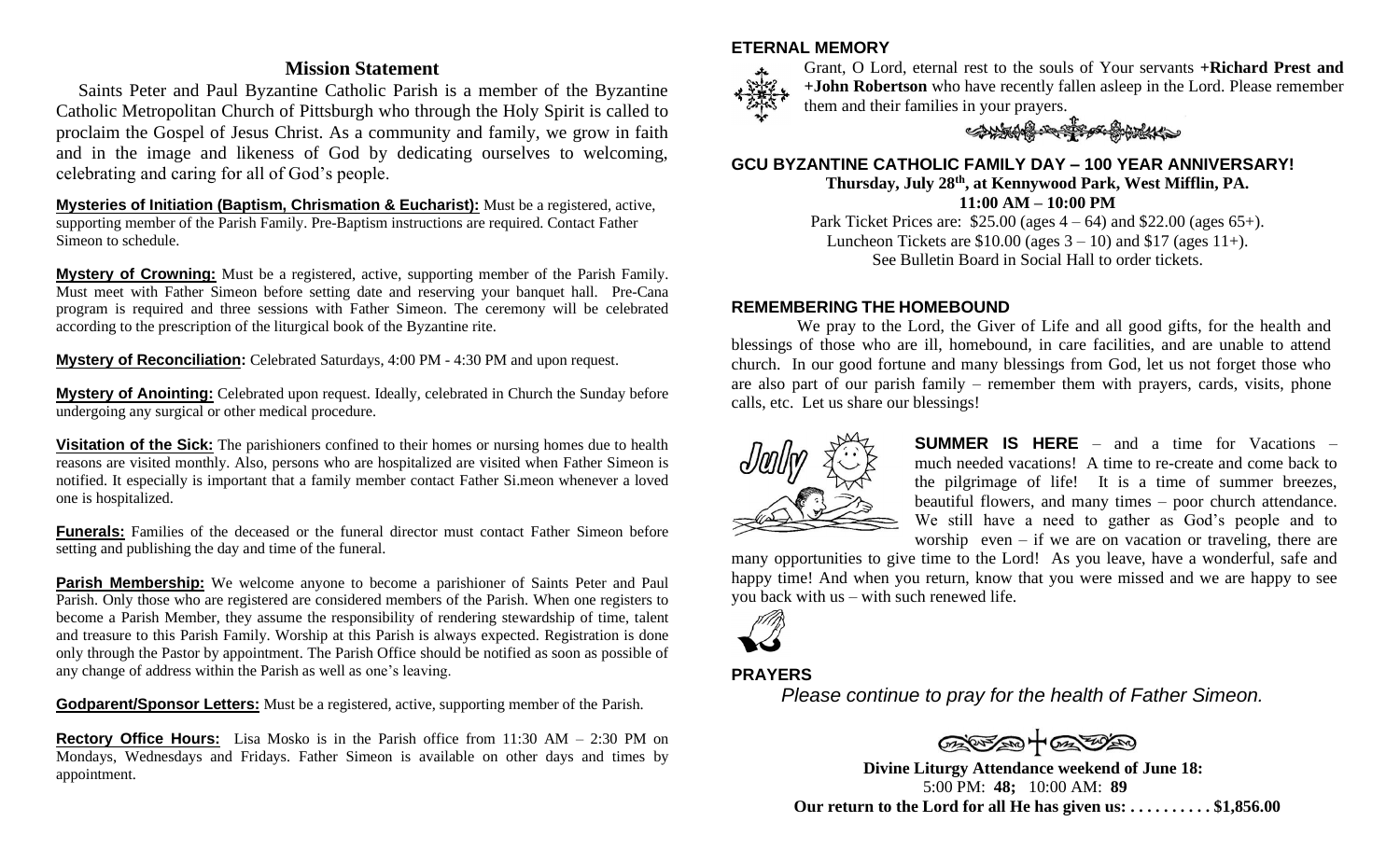

## JUNE 26, 2022

SCHEDULE OF DIVINE SERVICES

| Sunday       | 26 June             | THIRD SUNDAY AFTER PENTECOST. Our Venerable Father<br>David of Thessalonica. The Passing of the Blessed Martyr the<br>Priest Nicholas Konrad and the Blessed Martyr the Cantor<br>Vladimir Pryjma (1941). The Passing of the Blessed Martyr the<br>Priest Andrew Ishchak (1941).                       |
|--------------|---------------------|--------------------------------------------------------------------------------------------------------------------------------------------------------------------------------------------------------------------------------------------------------------------------------------------------------|
| (Sun. Vigil) | 5:00 PM<br>10:00 AM | +John Hoso – Hoso family<br>+Eugenia Vesa & +Dr. Bohdan Czepak – Janet Turner                                                                                                                                                                                                                          |
| Monday       | 27 June             | Our Venerable Father Sampson the Hospitaller. Ukrainian<br>Church: The Blessed Martyr Nicholas Charnetsky, Bishop of<br>Volyn and Pidlashia (1959) and his 24 companions. The<br><b>Blessed Martyr and Priest Emilian Kovch.</b><br><b>No Divine Services</b>                                          |
| Tuesday      | 28 June             | Translation of the Relics of the Holy Unmercenary Physicians<br>Cyrus and John. Translation of the Relics of the Holy Martyr<br>Theodore (Romzha), Bishop of Mukačevo. The Passing of the<br>Blessed Venerable Martyrs Severian Baranyk and Joachim<br>Senkivskyj (1941).<br><b>No Divine Services</b> |
| Wednesday    | 29 June             | THE HOLY PRE-EMINENT APOSTLES PETER & PAUL.<br>$(Pgs. 338 - 340)$<br>5:00 PM Intention of Parish Family                                                                                                                                                                                                |
| Thursday     | 30 June             | Synaxis of the Twelve Apostles. The Passing of the Blessed<br>Confessor Basil Vsevolod Velychkovsky, secret Bishop (1973).<br>The Passing of the Martyr and priest Zenon Kovalyk (1941).<br><b>No Divine Services</b>                                                                                  |
| Friday       | 1 July              | The Holy Healers & Wonder-workers Cosmas and Damian.<br><b>No Divine Services</b>                                                                                                                                                                                                                      |
| Saturday     | 2 July              | Deposition of the Venerable Robes of our Most Holy Lady, the                                                                                                                                                                                                                                           |
| (Vigil Lit.) | 5:00 PM             | Mother of God at Blachernae.<br>+Sister Judith Konkus - Benedictine Sisters                                                                                                                                                                                                                            |
| Sunday       | 3 July              | FOURTH SUNDAY AFTER PENTECOST. The Holy Martyr                                                                                                                                                                                                                                                         |
|              | 10:00 AM            | Hyacinth.<br>+Angeline Lucia (40 <sup>th</sup> day) – Kathy & John Shinosky                                                                                                                                                                                                                            |

**Mon., June 27** Church Cleaning Party 9 AM – Noon. Come lend a helping hand.

- ➢ **Wed., June 29 SS. Peter and Paul Feast Day - Holy Day of Obligation. Celebration to follow – See information below.**
- ➢ **Wed., July 6** St. Vincent de Paul Meals Program 9 AM 2 PM.

**NOWER CARRO ACTIONS** *REMINDER:* **FEAST OF SS. PETER AND PAUL CELEBRATION WED., JUNE 29 - LITURGY AT 5:00 PM FOLLOWED BY DINNER AT DILUCIA'S AT 6:30 PM**

# **ENTERTAINMENT: THE COMEDY & MAGIC OF ERIC THOMPSON NOWER CARRO ACTIONS**



Tickets are being sold in the Social Hall for chances to win the contents of the Lady Bug Box. This box contains Instant Lottery Tickets and/or Gift Cards.

**This month's drawing will be held today after the 10:00 AM Divine Liturgy.**

**Will You Be The Next Lucky Winner???????**



*Fun in the Social Hall after Liturgies in July! Pick a Christmas Gift for \$5.00. Win a Prize! Prizes include Gift Cards, Lottery Tickets & Mystery Gifts. No Lady Bug in July.*